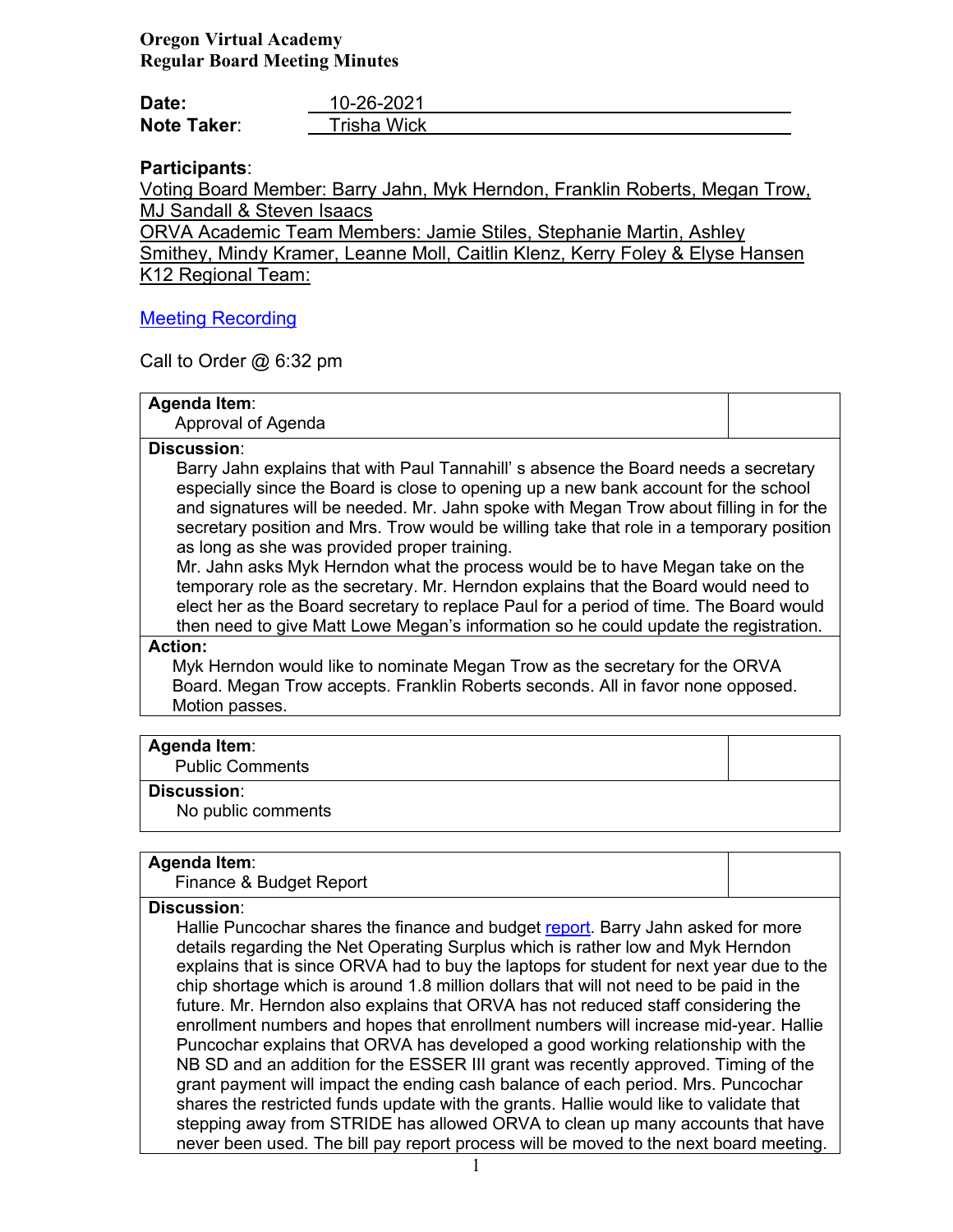## **Agenda Item**:

Update on Data Transfer

#### **Discussion**:

David Spitzer shares information about the server project that has been completed and is now on backup power and no longer a fire hazard. When Spitzer Tech and his crew were at the admin office installing the server, they were also able to gather up all the extra equipment and brought it back to the warehouse to be inventoried and repaired and determined what was not repairable. Mr. Spitzer commends Myk Herndon for getting them access to administrative credentials for the office to get into SharePoint. The student migration has begun but Microsoft only allows so much data to be moved. Barry Jahn thanks Mr. Spitzer for all the IT help and Mr. Spitzer has enjoyed helping staff and getting to know them.

## **Agenda Item**:

Hosting Board Meetings as Zoom Webinars

#### **Discussion**:

Barry Jahn reached out to Rob Hess, Matt Lowe, Meredith Kirshenbaum & OSBA and found the standard board meetings are like panel meeting but ORVA will begin hosting the board meeting through Zoom Webinar beginning 11-9-21. The simplicity of a zoom webinar will allow the panelist to have full Q&A. There will be an open comment section which will allow those to apply ahead of time and may encourage others to participate. In a webinar there is an open Q&A and everyone on the panel will be able to look at those and decide whether they can respond or not. Mr. Jahn asks is anyone has any thoughts or comments. MJ Sandall admits she was hesitant about changing to a webinar but as Barry explained about the webinar the more, she was convinced it will move ORVA in the right direction. Franklin Roberts shares that his understanding is that there is some technology changes and different format for attendees. Myk Herndon explains the real difference is that normally there is a host and participants but in a webinar, there will be panelists as well which will be the Board and Leadership Team. Mr. Jahn explains that there will no longer be chat but there will be a Q&A which will allow panelist to respond if time allows or if they will need to respond later but ultimately allow participants to have a voice.

## **Agenda Item**:

Discuss Board Policies "Edited Policy #2"

### **Discussion**:

These are policies by OSBA and it is up to Board to update ORVA's policies to be in align with the OSBA policies. Myk Herndon explains that OSBA supplies the legal counsel to policy together and send it out to the districts. In edited policies 1 there weren't any that had to do with ORVA but Mr. Herndon explains that we ill adopt them anyway which involves the use of drones and reimbursements of school meal programs which ORVA will most likely not be doing any of that. Some of the other policies involved are equal opportunity policies, motherhood in the workplace policies, work place harassment policies as well as reporting, communicable disease for staff, drug and alcohol use policy, sexual harassment, Oregon family medical leave, criminal records checks and finger printing, policies related to human sexuality and sexual diseases and health education, electronic communications, graduation requirements, flag displays, weapons in school, use of restraint, student medications, eye screening as well as policies related to public complaints.

Myk Herndon goes over the edited policies 2 which related to board governance which included a non-discrimination policy, discrimination procedures, all students belong which is on the meeting this evening so the policies can be reviewed since Mr. Herndon has made some edits. There are policies involving board membership, board members standards and conduct, reporting suspected abuse of a child, policies on executive sessions, requirements for minutes of the Board meeting. Mr. Herndon asks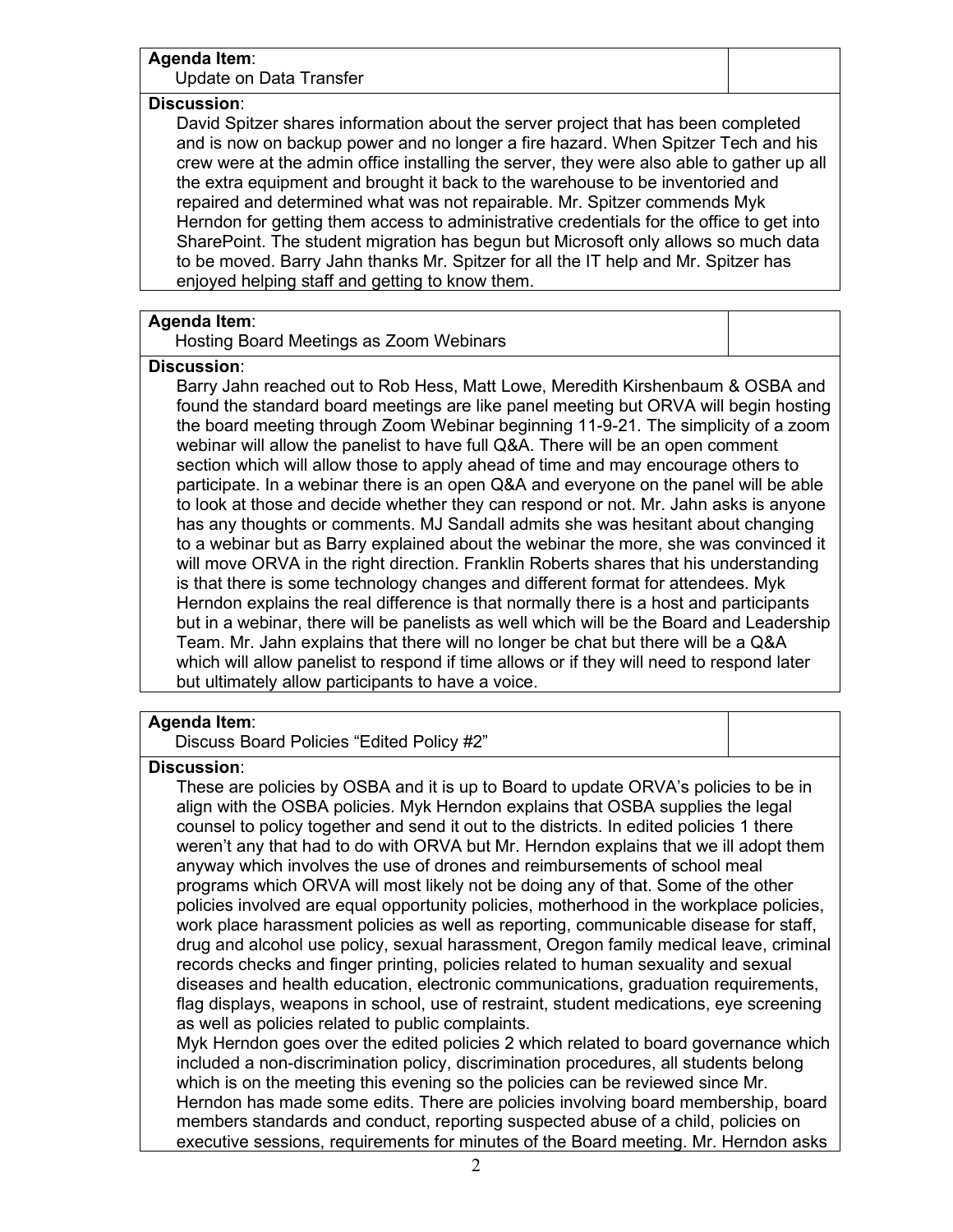the Board if there are any questions. No questions were asked. Mr. Jahn thanks Mr. Herndon for making the edits on the policies.

#### **Agenda Item**:

Board Calendar Committee

## **Discussion**:

Mr. Jahn thanks Megan Trow and committee for collaborating on the board calendar. Academic Report NBSD has been added to December 2021. Myk Herndon would like to form a committee for the Deliverables for renewal of Charter and MJ Sandall would like to join the committee as well as Barry Jahn. The Fiscal Audit has been released for review. Annual School Performance Review and SST Update Report has been added to December 2021.

#### **Agenda Item**:

AFT/OEU Update

#### **Discussion**:

Barry shares that the Board has been requested for two items which was the personal private numbers of the staff members in the bargaining unit and as well as their salary which was submitted to the AFT along with a statement letting AFT know that a lot of the ORVA staff shared that they did not want their personal phone numbers to be distributed. Everything AFT requested has been submitted.

## **Agenda Item**:

Executive Director Report

#### **Discussion**:

Jamie Stiles share her Executive Director [report.](https://k12inc-my.sharepoint.com/:p:/g/personal/twick_oregonva_org/ESjpXJZIKbhCh-uob-6fZwkBhBzKPpN0pSgZ28mEqOHHeg) Mrs. Stiles begins by congratulating the SNHU Grads that received a Master's Degree in Online Education. General updates are that sick leave rollover has been corrected and work has begun on ORVA's strategic plan project and Jamie will reach out to staff soon for a planning committee. Mrs. Stiles was selected to serve on the Oregon Department of Education's Remote Learning Advisory Committee. ORVA had the most presenters at the annual Oregon Digital Leaders Coalition Virtual Conference. Jamie discussed the enrollment update which has been slow. Department/Staff Spotlight was presented by Stephanie Martin. Mrs. Martin shares the changes that have taken place since March 2020 surrounding the pandemic and staff working remotely and how now the staff have currently returned to the office and the adjustment to becoming a self-managed school. Mrs. Martin shares the changes in coverage with the Accounts Payable and Registrars and how enrollment has changed since there is new processes as well as in-house approvals. Mrs. Martin discusses the Talent Ed, Bills.com, Kajeet and the ORVA website which all have been new systems for ORVA office staff. Stephanie also shares the years of service of the office staff. Jamie Stiles shares information about the website/social media update which allows ORVA to launch independent facebook page, website phase 2 build is happening now and is working on phase 3. The vaccination policy summary shows that all ORVA staff have complied. Jamie Stiles also shares the BOY Star360 Report which shows a good participation rate. The attendance summary shows that the attendance is growing as the school year begins. Jamie also shares the survey results from Culture Amp which showed there was an 85% response rate.

### **Agenda Item**:

Consent Agenda Items

#### **Discussion**:

Jamie Stiles lets the Board know that the Student Handbook will not be a consent agenda item. Approval of agenda items include previous months meeting minutes, pending invoices and staff updates.